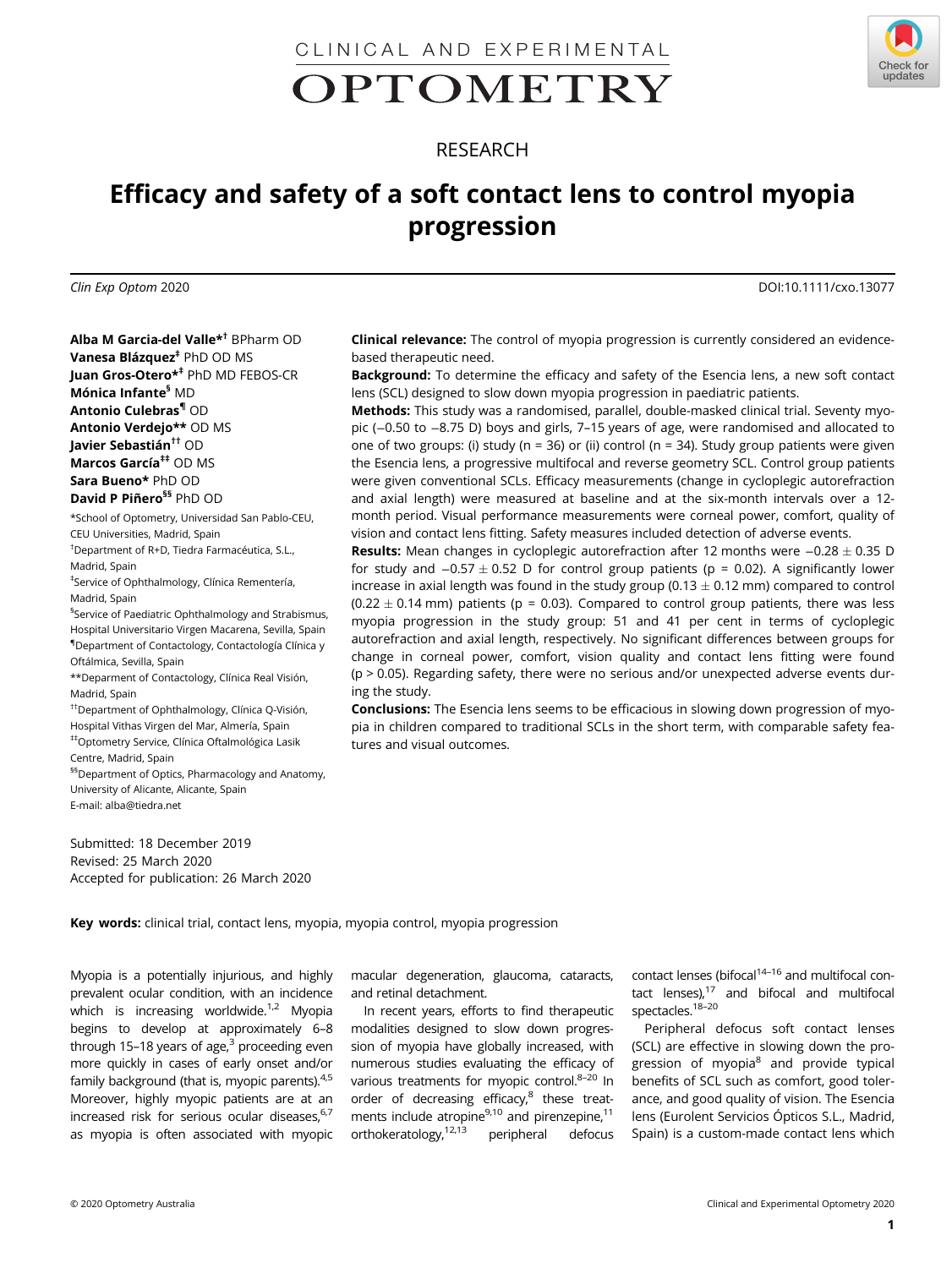fits to the parameters of any type of patient. This is possible because radius, diameter, sphere (up to −20.00 D), and optical zone can be adjusted. In a previous unpublished randomised, double-masked, and crossover pilot study, the new peripheral defocus SCL Esencia<sup>21</sup> evaluated in the present study demonstrated a myopic peripheral defocus curve in the autorefraction M component ranging from −1.00 to −3.50 D (nasal to temporal), which is statistically significant compared to control SCLs and no-lens group patients (presented as a poster at the 24 Congreso Internacional de Optometría, Contactología y Óptica Oftálmica, Madrid, Spain, 2016).

A randomised, double-masked prospective two-year clinical trial was designed and conducted to evaluate the efficacy of this new progressive multifocal and reverse geometry SCL relative to conventional single vision SCLs. In this article, the results of this clinical trial during the first year of follow-up are analysed and discussed.

# Methods

#### Study design

This clinical trial is a parallel, longitudinal, randomised, double-masked, multicentre, clinical trial with two arms: experimental and control (placebo). This design is considered the most appropriate for evaluating new treatments for regulatory purposes. The aim of the present study was to determine the efficacy and safety of a progressive multifocal SCL, the Esencia lens (Eurolent Servicios Ópticos S.L.), with respect to a conventional SCL in the control of myopia progression in paediatric patients. The study was approved by the Clinical Research Ethics Committee of the San Carlos Clinical Hospital of Madrid, Madrid, Spain, and the Virgen Macarena Hospital of Sevilla, Sevilla, Spain. The study complied with the moral, ethical, and scientific principles governing clinical research established in the Declaration of Helsinki, the International Conference on Harmonisation (ICH), and Guidelines for Good Clinical Practice, as well as with the regulatory requirements of the European and Spanish legislation for clinical trials with medicines. The research was conducted in Spain and involved seven clinical centres located in Madrid (n = 3), Andalucía  $(n = 3)$ , and Murcia  $(n = 1)$ .

#### Study population

Children aged 7–15 years who visited the investigational sites for routine ophthalmologic examinations from May 2014 to April 2017 at the different investigational sites involved were recruited according to study protocol. Inclusion criteria were cycloplegic spherical autorefraction measurements between −0.50 D to −8.75 D, and spherical component and astigmatism allowing visual acuity (VA) = 1 measured in decimals while wearing spherical equivalent in binocular trial frames. For study eligibility, children were required to have good ocular and general health and the ability to wear and handle contact lenses irrespective of previous contact lens wear status. Children not meeting these criteria and those with uncontrolled psychiatric or neurological disorders and manifest disability due to age, physical or mental conditions to wear contact lenses were excluded from the study.

Before study enrolment, parents and participants were informed of the details of the study and provided with an information sheet explaining the nature and procedures of the study. Written informed consent was obtained from parents or legal guardians and also from children aged 12 years or older, and verbal consent was obtained from all the participating children.

Once children were enrolled, they were randomised and allocated to study (Esencia) ( $n = 36$ ) or control ( $n = 34$ ) groups. Twelve patients – study (n = 4), control (n = 8) – were excluded from analysis due to lack of post-randomisation data although considerable efforts to obtain any information were made. Thus, a total of 116 eyes from 58 participants were analysed: study group (n = 32), control group (n = 26). Four patients discontinued participation: one study group patient and two control group patients were withdrawn owing to lack of motivation, and one study group patient due to an adverse event. Five study group patients and one control group patient did not complete the 12-month follow-up period, but their measurements provided post-randomisation data.

#### Lenses

The Esencia (Eurolent Servicios Ópticos S.L.) is a lathe-cut custom-made soft hydrophilic lens composed of hioxifilcon B with 50 per cent water content. It is progressive and multifocal in design, with a peripheral progressive addition of +2.00 D on the front surface of the lens. The back surface of the

lens presents a central flattening and a peripheral steepening to promote lens centration and optimise the peripheral defocus effect. Control group patients were fitted with a lathe-cut hydrophilic SCL composed of the same material and parameters as the study lens, but with an aspheric one-focus design. Both lens types are daily disposable lenses with quarterly replacement schedules. To guarantee a double-masked status for investigator and participant, both lenses had the same appearance, fitting, and replacement criteria and were presented in identical coded vials. In addition, identical contact lens maintenance solutions (Aquamax multipurpose solution; Eurolent Servicios Ópticos S.L.) were provided to patients of both groups.

#### Outcome measures

Primary efficacy outcome measures were compared to baseline and included: (i) mean change in spherical equivalent refraction (SER) by cycloplegic autorefraction and (ii) mean change in axial length at 12 months. Visual performance data were compared to baseline, and included proportion of patients reporting good comfort, good quality of vision, lens centration, lens movement, and mean change in corneal power. Data for safety endpoints were recorded at each study visit and included detection and frequency of adverse events by slitlamp examination.

#### Study procedures

Cycloplegic autorefraction (Nidek ARK-1 Autorefractor; Nidek Co., Ltd, Tokyo, Japan) data comprised the mean of three measurements. Three drops of cyclopentolate hydrochloride (10 mg/ml) (Colicursí ciclopléjico; Alcon Cusí, Barcelona, Spain) were instilled into participants' eyes three times (15-minute intervals).

Axial length was measured with an IOL Master 700 (Carl Zeiss Jena GmbH, Jena, Germany) before cycloplegia five times and the mean was used for analysis.

Subjective refraction was measured for distance vision and 12 mm vertex distance using an Early Treatment Diabetic Retinopathy Study chart under photopic lighting conditions (83-85 cd/m<sup>2</sup>), 100 per cent contrast, and trial frames, until best VA corresponding to the last line of letters that the patient could read > 50 per cent correctly. It was first conducted monocularly with the introduction of an initial +3.00 D fogging lens. This sphere was reduced until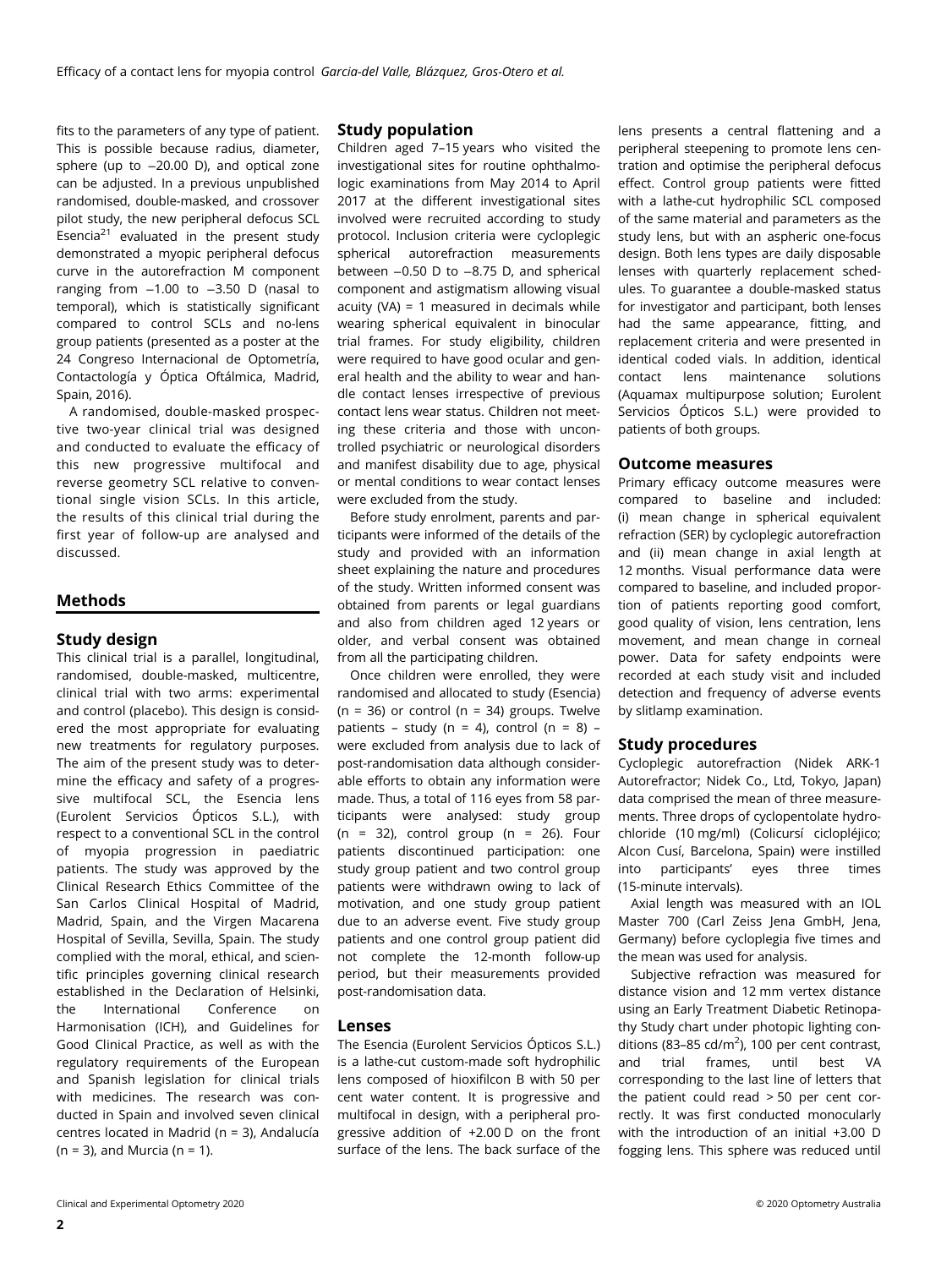the patient achieved VA of 0.3, and then the cylinder was determined with the horary circle test. After this, the sphere was decreased to the maximum positive providing the best VA. Then, +0.50 D was introduced, the cylinder was adjusted with Jackson cross cylinder (axis and power), and the sphere was tuned with the duochrome chart. Afterwards it was conducted binocularly; the binocular balance was performed by dissociating with three prism dioptres after +0.75 D of power addition and decreasing the positive power so that both eyes obtained best VA.

Subjective visual performance endpoints included: (i) assessment of comfort and (ii) quality of vision; both parameters were reported by the patient through a two-item questionnaire.

Contact lens fitting variables of centration and movement were assessed by the investigator via a two-item questionnaire. Central corneal power was measured with the Oculus Pentacam system (Oculus Optikgeraete GmbH, Wetzlar, Germany).

Safety was assessed through a careful and systematic slitlamp (700GL; Takagi Seiko Co., Ltd., Toyama, Japan) examination to detect the following adverse events commonly related to contact lens use: corneal epithelial oedema, corneal stromal oedema, corneal infiltration, corneal neovascularisation, conjunctival hyperaemia, conjunctival pressure or indentation, eyelid inflammation, micropapillary response, papillary conjunctivitis, superficial punctate

keratitis, infection, and/or other conditions as specified by the investigator. Adverse events were classified by the investigator according to standard definitions included in the study protocol and ICH E2A Guidelines: seriousness (serious versus non-serious), anticipation (expected versus unexpected), relationships (device-related versus not device-related), and severity (mild, moderate, or severe). Measurements were assessed according to: (i) frequency of appearance of each and (ii) determination of the proportion of patients presenting with one or more adverse events.

Instruments were calibrated and recalibrated periodically according to manufacturer instructions. Results of this clinical trial reported here are based on data from the first 12 months. Measurements were taken at baseline and every six months.

#### Baseline and follow-up visits

At baseline, measurements were taken and recorded, and eligibility assessed. Parents of the eligible participants provided signed informed consent. Random numbers and study group assignments were allocated.

The randomisation sequence was generated automatically by the manager of the Clinical Trial Coordination Centre by means of a computerised random-sequence generator. Block randomisations were conducted with masked fixed-length blocks and proportions of 1:1. The computer-generated sequence was printed and kept by the Coordination Centre as strictly confidential, so investigators did not know or have access to the randomisation tables. Treatment assignation was conducted after the written consent signature and the enrolment of the patient at the end of the SCL fitting.

For lens fitting, back vertex power was calculated according to subjective refraction and cycloplegic autorefraction (subjective refraction in case of discrepancy), considering vertex distance. Selection of radius for both study and control lenses was based on keratometry with the addition of 0.50 mm in the flattest meridian. Lens diameter was 14.00 mm by default and adjusted to 14.50 mm for larger visible horizontal iris diameters. Movement, centration, and overrefraction were assessed for final adjustments in the second visit. Participants were taught proper lens insertion and removal and lenses (two pairs) were provided for the next six months at the third visit.

All clinical tests were conducted at each follow-up visit (Table 1). Replacement contact lenses were provided according to investigators' assessments of test results. All SCL fittings and measurements were performed by the same experienced clinician per centre.

#### Statistical analyses

Sample size was calculated according to 95 per cent confidence levels and 80 per cent power for an objective SER difference

| <b>Study group</b>                        | Esencia group/control group |          |         |           |           |  |
|-------------------------------------------|-----------------------------|----------|---------|-----------|-----------|--|
| <b>Period</b>                             | <b>Fitting</b>              |          |         | Follow-up |           |  |
| <b>Visit</b>                              | Visit 1                     | Visit 2  | Visit 3 | Visit 4   | Visit 5   |  |
| <b>Study time</b>                         | Day 0                       | 1 week   | 1 week  | 6 months  | 12 months |  |
| Patient identifier                        | X                           | X        | X       | X         | X         |  |
| Informed consent                          | X                           |          |         |           |           |  |
| Socio-demographic data                    | X                           |          |         |           |           |  |
| General clinical data                     | X                           |          |         |           |           |  |
| Basic optometric data                     | X                           |          |         |           |           |  |
| Subjective refraction without cycloplegia | X                           |          |         | X         | $\times$  |  |
| Over-refraction                           |                             | $\times$ | X       | X         | X         |  |
| Axial length (IOL Master)                 | X                           |          |         | X         | X         |  |
| Objective refraction (autorefractor)      | X                           |          |         | X         | X         |  |
| Topography (Pentacam)                     | X                           |          |         | $\chi$    | X         |  |
| Objective tolerance (slitlamp)            | X                           | $\times$ | X       | X         | X         |  |
| Lens-fit suitability                      | X                           |          |         |           |           |  |
| Contact lens condition                    |                             |          |         | X         | X         |  |
| Subjective tolerance (questionnaire)      | X                           | $\times$ | X       | X         | X         |  |
| Drop-out reason (if applicable)           |                             | X        | X       | X         | X         |  |

#### Table 1. Study procedures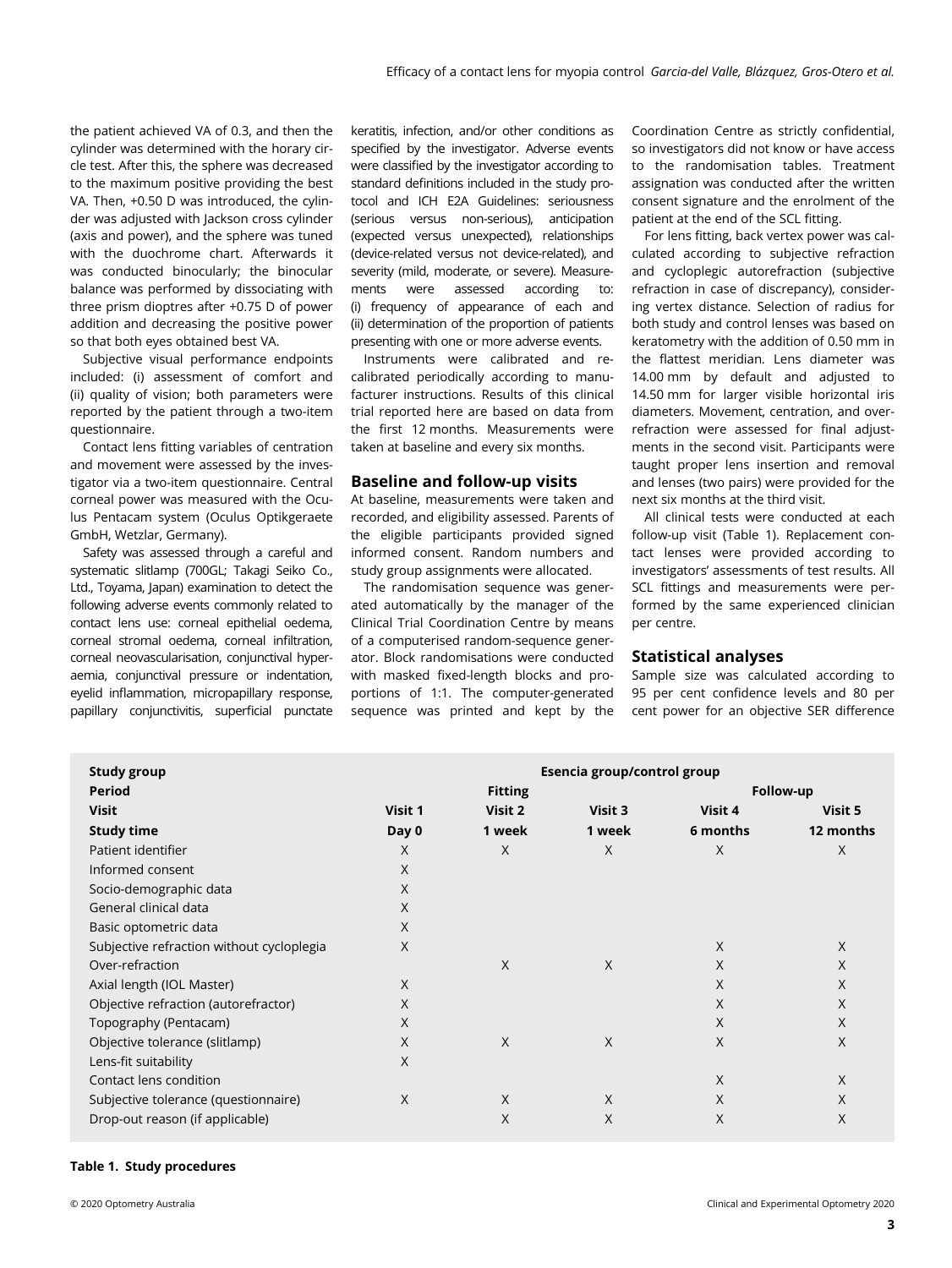

#### Figure 1. Flow diagram

of 0.25 D and standard deviation of 0.30, according to a previous study, $14$  resulting in the requirement of 38 patients (19 patients per group). The result was adjusted afterwards, considering a drop-out rate of 40 per cent, which determined that a total of 54 patients (27 patients per group) were needed.15

Continuous variables are represented as mean  $\pm$  standard deviation, and categorical variables as number of observations and percentages. Main assessments were evaluated by intention-to-treat analysis; that is, including all randomised patients in groups to which they were randomly allocated regardless of: (i) treatment they actually received, (ii) protocol deviations, (iii) subjects lost to follow-up, and (iv) treatment

withdrawals.<sup>22</sup> Baseline characteristics (age, gender, race, and family background) of the two groups were analysed with an unpaired t test for quantitative outcomes and  $\chi^2$  test for qualitative outcomes. The intra-class correlation co-efficients were calculated given inter-eye correlations for efficacy endpoints, resulting in 0.80 and 0.95 for SER and axial length, respectively. The analysis included data from both eyes. This approach is based on the following. (i) From a clinical-scientific perspective, demonstration of a moderately high intra-subject correlation (between right and left eyes) in the progression of myopia<sup>23</sup> suggests inclusion of both eyes, an approach which incorporates more information than does analysis of a single eye. $24-26$ (ii) From a statistical point of view, the use

of both eyes (with the current models) provides greater statistical power for the available data.25,27 (iii) From an ethical perspective, it was not deemed reasonable to reject any valid data after having subjected the patients to efforts to obtain them. Comparisons between experimental and control groups were performed at baseline and at sixand 12-month follow-ups using a linear mixed model for quantitative outcomes and generalised estimating equations for qualitative outcomes. The model included treatment group, subject, and interactions. Treatment was included as a fixed effect and subject as a random effect. Covariates were not included, as no significant differences were found at baseline. The linear mixed model allowed analysis of between-eye correlations with longitudinal and non-constant intervals between observations and was able to minimise bias derived from missing data.<sup>28</sup> These models are robust,24 statistically powerful, and have the advantage of capturing both intra-subject correlations between both eyes of the same person and inter-subject differences.<sup>14,29</sup> Correlation between SER and axial length was analysed with a partial correlation method adjusted for eye and treatment as factors. No missing data imputation was introduced. All analyses were performed with SPSS version 24.0 (IBM Corp., released 2016; IBM SPSS Statistics for Windows, Armonk, NY, USA).

#### Results

#### Study patients

Figure 1 shows the number of patients, and reasons for losses and exclusions for each

| Variable                              | Esencia ( $n = 32$ ) |          | Control ( $n = 26$ ) |          | p     |
|---------------------------------------|----------------------|----------|----------------------|----------|-------|
| Age (years)                           | $12.20 \pm 2.22$     | $n = 31$ | $11.90 + 2.13$       | $n = 22$ | 0.620 |
| Gender (female:male)                  | 19:13                | $n = 32$ | 18:8                 | $n = 26$ | 0.437 |
| Race (Caucasian:Asiatic)              | 20:0                 | $n = 20$ | 18:1                 | $n = 19$ | 0.299 |
| Family background                     |                      | $n = 20$ |                      | $n = 14$ | 0.032 |
| No parent with myopia                 | 3                    |          | $\overline{4}$       |          |       |
| One parent with myopia                | 7                    |          | 9                    |          |       |
| Both parents with myopia              | 10                   |          | 1                    |          |       |
| Objective cycloplegic SER (D)         | $-2.80 \pm 1.79$     | $n = 64$ | $-3.31 \pm 1.76$     | $n = 52$ | 0.273 |
| Subjective SER (D)                    | $-2.62 \pm 1.78$     | $n = 64$ | $-3.28 \pm 1.84$     | $n = 52$ | 0.177 |
| Axial length (mm)                     | $24.54 \pm 0.89$     | $n = 60$ | $24.48 \pm 0.78$     | $n = 52$ | 0.806 |
| Steep corneal power (D)               | $43.24 \pm 1.26$     | $n = 54$ | $43.62 \pm 1.11$     | $n = 46$ | 0.260 |
| Flat corneal power (D)                | $43.97 \pm 1.35$     | $n = 54$ | $44.46 \pm 1.14$     | $n = 46$ | 0.173 |
| SER: spherical equivalent refraction. |                      |          |                      |          |       |

Table 2. Intention-to-treat analysis. Clinical and demographic characteristics of the randomised patients per treatment group.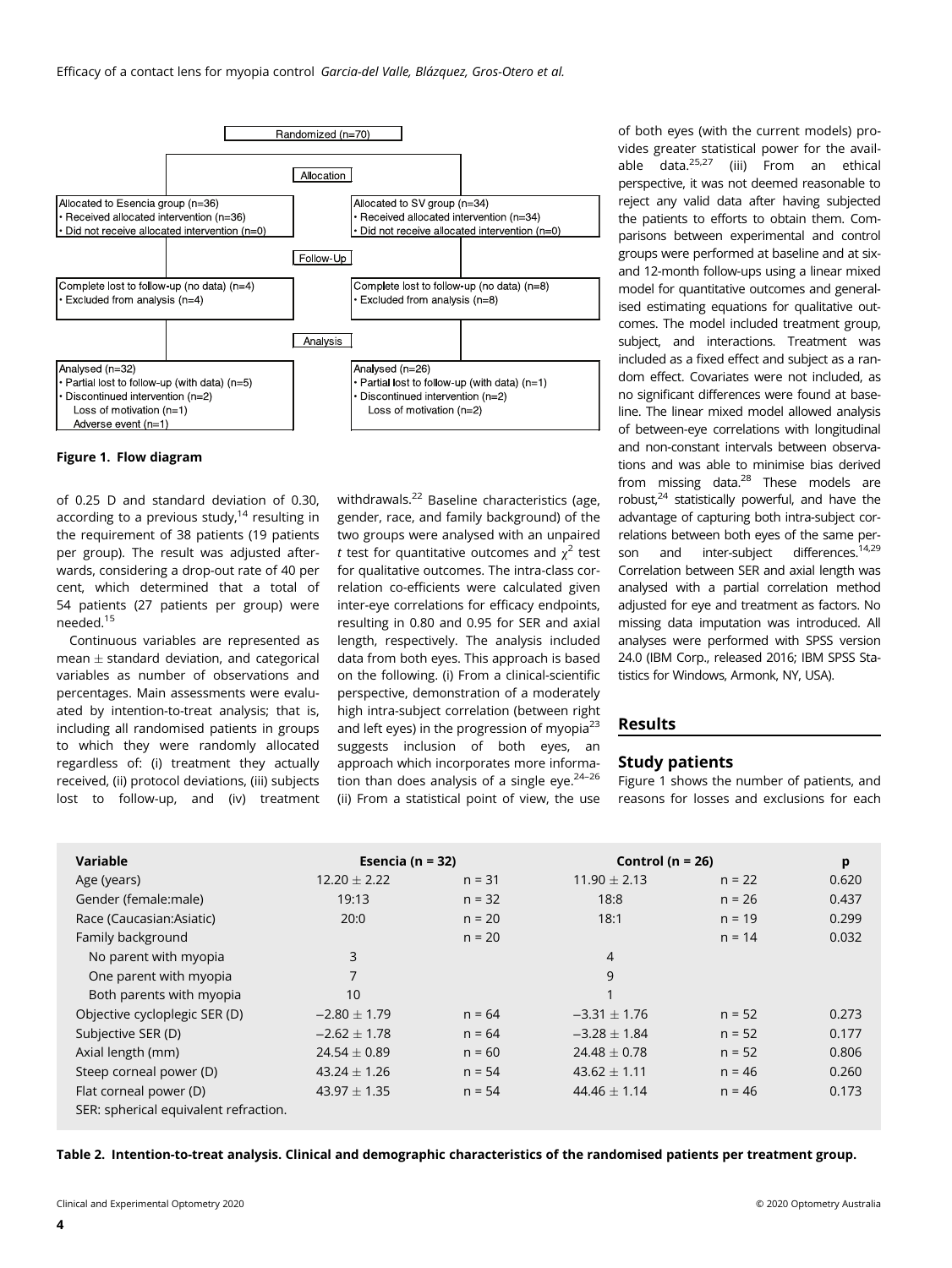

Figure 2. A: Mean change in objective refraction for the study groups. B: Mean change in axial length for the study groups. Note: the error bar represents the standard error.

phase of the study, based on Consolidated Standards of Reporting Trials recommen dations.

# Baseline

Demographics and clinical characteristics for patients in both groups were well-balanced. There were no significant differences in age, gender, race, axial length, objective cycloplegic SER, subjective SER, or corneal

power (p > 0.05). Baseline measurements are shown in Table 2.

### Efficacy outcomes

At six months, objective cycloplegic SER changes were  $-0.25 \pm 0.32$  D (95% CI  $-0.35$ to  $-0.15$ ) and  $-0.46 \pm 0.53$  D (95% CI  $-0.63$  to −0.29) for the study and control groups, respectively ( $p = 0.10$ ). At 12 months, mean changes were  $-0.28 \pm 0.35$  D (95% CI  $-0.38$ 



Figure 3. Relationship between changes in axial length and spherical equivalent refraction (SER)

to −0.17) and −0.57  $\pm$  0.52 D (95% CI −0.72 to −0.41) for the study and control groups, respectively, compared to baseline ( $p = 0.02$ ) (Figure 2A). Myopia progressed more slowly in the study group versus the control group (51 per cent).

At six months, axial length had increased by  $0.07 \pm 0.10$  mm (95% CI 0.04-0.11) in the study group compared to the control group which showed an increase by  $0.09 \pm 0.10$  mm (95%) CI 0.06-0.12) ( $p = 0.66$ ). At 12 months, mean changes were  $0.13 \pm 0.12$  mm (95% CI 0.09–0.16) and  $0.22 \pm 0.14$  mm (95% CI 0.18–0.26) for the study and control groups, respectively compared to baseline ( $p = 0.03$ ) (Figure 2B). Study eyes had less axial length growth (41 per cent) than did control group eyes.

A statistically significant correlation was found between axial length and SER changes (r = −0.465, p < 0.001) (Figure 3).

#### Visual performance outcomes

Study and control lenses both provided a high degree of comfort and good quality of vision, with good centration and movement rates. There were no statistically significant differences between measurements at any study visit (p > 0.05) (generalised estimating equations). Rates for subjective discomfort (6.7 per cent versus 0.0 per cent) or poor quality of vision (0.0 per cent versus 4.3 per cent) were low for both study and control lenses, respectively. Longer periods of wear did not translate into increased discomfort. Contact lens fitting was adequate, with good centration and appropriate mobility attained in all fitted patients for both lens types.

There were no statistically significant differences between groups for mean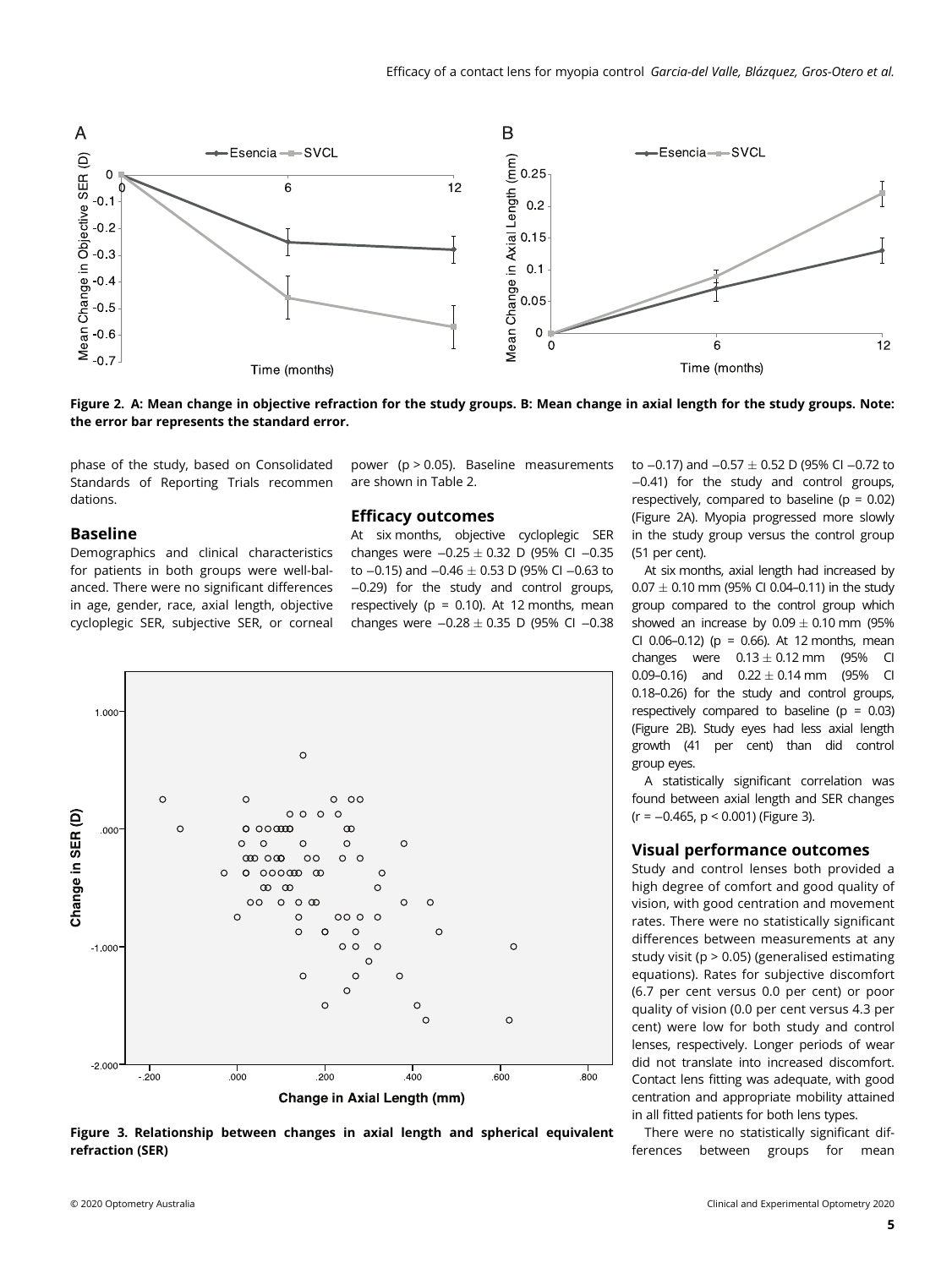Efficacy of a contact lens for myopia control Garcia-del Valle, Blázquez, Gros-Otero et al.

| Group                                           | Esencia ( $n = 32$ ) | Control ( $n = 26$ ) |
|-------------------------------------------------|----------------------|----------------------|
| Total number of patients                        | 32 (100.0%)          | 26 (100.0%)          |
| Corneal epithelial oedema                       | $0(0.0\%)$           | $0(0.0\%)$           |
| Corneal stromal oedema                          | $0(0.0\%)$           | $0(0.0\%)$           |
| Corneal infiltration                            | $0(0.0\%)$           | $0(0.0\%)$           |
| Corneal neovascularisation                      | $3(9.4\%)$           | $1(3.1\%)$           |
| Conjunctival hyperaemia                         | $1(3.1\%)$           | $0(0.0\%)$           |
| Conjunctival pressure                           | $0(0.0\%)$           | $0(0.0\%)$           |
| Eyelid inflammation                             | $0(0.0\%)$           | $0(0.0\%)$           |
| Micropapillary response                         | $3(9.4\%)$           | 2(6.2%)              |
| Papillary conjunctivitis                        | $1(3.1\%)$           | $0(0.0\%)$           |
| Superficial punctate keratitis                  | $2(6.2\%)$           | $1(3.1\%)$           |
| Infection                                       | $0(0.0\%)$           | $0(0.0\%)$           |
| Other                                           | $0(0.0\%)$           | $0(0.0\%)$           |
| Total number of patients with adverse<br>events | $8(25.0\%)$          | 4 (15.4%)            |
| Two patients had more than one adverse event.   |                      |                      |

### Table 3. Adverse events during study period

difference in corneal power for both meridians during the study period. After 12 months, in the group treated with the Esencia lens, the mean difference in steep corneal power was  $-0.08 \pm 0.79$  D and  $-0.04 \pm 0.54$  D for the control lens  $(p = 0.82)$ . For the flat meridian, mean differences between Esencia and control lenses were  $-0.23 \pm 0.90$  D and  $-0.03 \pm 0.68$  D, respectively ( $p = 0.42$ ).

#### Safety outcomes

A total of 12 (20.7 per cent) patients presented with one or more adverse events – eight of 32 (25.0 per cent) patients from the study group and four of 26 (15.4 per cent) patients from the control group. All adverse events were classified as non-serious, expected, treatment-related, and mild during contact lens use. One study group patient discontinued intervention because of papillary conjunctivitis, and no treatment was required. No serious or unexpected adverse events were reported during this clinical trial. A summary of adverse events per group is given in Table 3.

#### Discussion

The present study adds to the growing compendium of randomised controlled trials evaluating peripheral addition SCLs for control of myopia. To our knowledge, eight randomised clinical trials evaluating the efficacy of peripheral defocus SCL to control progression of myopia have been published,<sup>14-17,30-33</sup> with only four being double-masked.15–17,33 Complementary and additional randomised clinical studies are necessary.<sup>34</sup>

Baseline characteristics are consistent with those of the population benefiting from this treatment. The inclusion criteria range for refraction (−0.50 to −8.75) was set to facilitate subject recruitment. The age was set up to 15 years, but the mean ages were 12.20 and 11.90 years for the experimental and control groups respectively, and are representative of patients with progressive myopia. Regarding the age classification, 38 per cent of all patients included were between 13 and 15 years (42 per cent in the experimental group and 32 per cent in the control group). These percentages are very similar between study groups, so no bias for age is expected. This group of patients may experience slower progressions than younger patients, but they still suffer from myopia progression and have not arrived at the myopia stabilisation phase. $3,4$  Additionally, we had no information on the age at myopia onset and duration of progression of myopia, or main risk factors of myopia progression, as most patients were already myopic before study enrolment.35

A high proportion of myopic parents was found. Statistically significant differences were found for a greater number of myopic parents in the study group than in the control group ( $p = 0.03$ ), although this difference may be due to the fact that only 59 per cent of included patients completed this

point. As it is well known that progression of myopia is positively correlated with the number of myopic parents,<sup>36</sup> the potential effect of this variable would be detrimental to study group data, conservatively maintaining the planned analysis.

Total post-randomisation losses (complete and partial) to follow-up and drop-outs comprised 22 patients (31.4 per cent) – 11 study and 11 control group patients. These numbers were judged adequate, considering the presence of sustained long-term interventions. $37$  It is important to note that this study found a high difference in the dropout rate between investigational sites. There were three investigational sites (which included 75 per cent of the patients) with drop-out rates of 14, 17 and 33 per cent, as opposed to two investigational sites that left the study and presented drop-out rates of 83 and 100 per cent. For this reason, the drop-out rate in this study can be considered related not to the investigational treatment but to the lack of commitment from some investigational sites. In this framework, values lost-to-follow-up were higher for those obtained by other 12-month clinical trials on myopia progression carried out for bifocal and multifocal SCLs (nine per cent in Aller et al., $32$  16 per cent in Cheng et al.,  $33$  18 per cent in Sankaridurg et al.  $38$ ). The drop-out rate was comparable to some 24-month progression of myopia clinical trials (30 per cent in Walline et al.,<sup>29</sup> 42 per cent Lam et al. $15$ ) but significantly lower than those conducted for rigid contact lenses, where lost-to-follow-up can reach 40–50 per cent. $39$  In the present study, of the 22 losses, data from 12 patients were not available because investigational sites did not send any information and were considered within the drop-out rate. If these cases are subtracted, the drop-out rate is 14 per cent, which is similar to other studies lasting one year.

The three efficacy assessments indicated the Esencia lens to be significantly more effective than the conventional SCL in stabilising the progression of myopia in children. The overall figures at 12 months were 51 and 41 per cent for objective refraction reduction and axial elongation, respectively. These results are consistent with and within the range of results reported by previous SCL clinical trials, $40$  with ranges of myopia control for 12-month follow-up periods within 26–72 per cent for refraction and 29-77 per cent for axial length.<sup>30</sup> Additionally, the changes attained from direct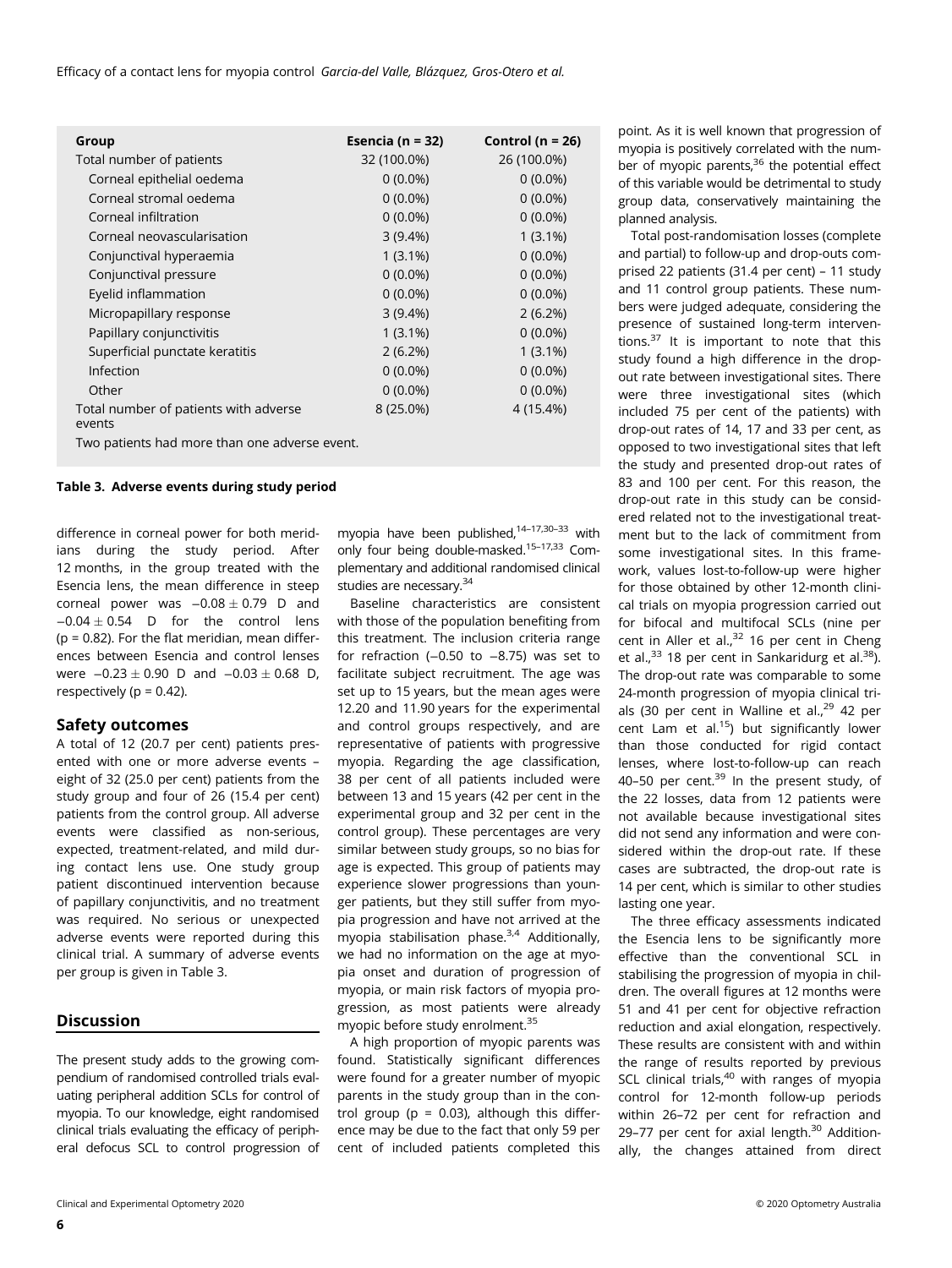comparison of the two interventions were at the low end of the range of efficacy for axial length change compared to other 12-month studies (from  $-0.05$  to 0.19 mm).<sup>16</sup>

In addition to efficacy assessments, we included several visual performance variables to evaluate lens behaviour from important clinical perspectives. Comfort and quality of vision comprised patients' subjective perceptions, while centration and movement comprised practitioners' objective indications (ease of lens fitting). No statistically significant differences for corneal power change were found, so a possible sustained corneal reshaping effect can be discarded. Our results indicate that daily long-term use of both contact lens types provides comparably good comfort and quality of vision, and that lens fitting was suitable for its intended use.

The quality of vision with the Esencia lens was subjectively assessed by the patients as being 'good'. One study had reported symptoms of poor vision for multifocal SCLs for myopic control with respect to one-focus SCLs.<sup>41</sup> Such a difference between results could be the consequence of: (i) the peripheral and limited nature of the defocus provided by the progressive multifocal design of Esencia; (ii) the population (children versus young adults); (iii) the diverse tests used to evaluate subjective quality of vision; and/or (iv) the smaller central optical zone of the multifocal lens used by Kang et al. $41$ (2.3 mm) compared to that of the Esencia lens (4.5 mm).

The lens design introduces a reverse geometry that stabilises lens centration and provides a regular and continuous peripheral defocus during lens use. This would contribute positively to the quality of vision and efficacy of the lens. $41,42$  While we could not evaluate the impact of the reverse geometry on the peripheral defocus produced, this issue will be addressed in future work.

Although a duration of two years is suggested for this type of study, the statistically significant differences obtained at one year and the increase in these differences between study groups provide ethical arguments in favour of reporting these oneyear outcomes. However, some studies have found a reduction in efficacy in the second year compared with the first year of treatment in spectacles or orthokeratology, so additional long-term studies are also encouraged, $43$  and we continue with the follow-up of this study. Adherence to treatment was not evaluated, as data on lens wear could not be collected. One limitation of the study is the lost-to-follow-up rate and presence of missing data; reasonable efforts were made to minimise post-randomisation losses and collect missing data. We can only hypothesise about the reasons behind the slow recruiting rate and the lack of commitment of patients. It might be the absence of economic benefit for the subjects and investigators, shortage of paediatric patients in the centres chosen, or the large number of tests conducted and the study's duration. Additionally, case report forms were collected at the end of the study period, so missing data were not found until the end of the study. Another limitation was the wide range of refraction and age set as inclusion criteria, as children with younger age tend to suffer from faster myopia progression. Additional studies are needed to: (i) evaluate the variables that can modulate treatment efficacy of peripheral addition and (ii) potentially introduce combined treatment with atropine or bifocal and multifocal glasses.

# Conclusion

In summary, results from the analysis of the 12-month data of this clinical trial indicate that the Esencia SCL seems to be an efficacious option of control of myopia progression in myopic children, with similar visual performance and safety as with a conventional SCL. These results must be confirmed in the longer term, with a two-year follow-up or more.

#### ACKNOWLEDGEMENTS

This research is part of a PhD program in Health Science and Technology conducted by A. García-del Valle. The authors would like to thank all the centres and colleagues who were involved. Tiedra Farmacéutica S.L. was the sponsor for this study. Tiedra Farmacéutica S.L. is the owner of the patent for Esencia design and provided the study contact lenses and maintenance solutions. No other economic support was provided.

#### **REFERENCES**

- Morgan IG, French AN, Ashby RS et al. The epidemics of myopia: Aetiology and prevention. Prog Retin Eye Res 2018; 62: 134–149.
- Holden BA, Fricke TR, Wilson DA et al. Global prevalence of myopia and high myopia and temporal trends from 2000 through 2050. Ophthalmology 2016; 123: 1036–1042.
- 3. Dias L, Hyman L, Manny RE et al. Evaluating the selfesteem of myopic children over a three-year period: the COMET study experience. Optom Vis Sci 2005; 82: 338–347.
- 4. COMET Group. Myopia stabilization and associated factors among participants in the correction of myopia evaluation trial (COMET). Invest Ophthalmol Vis Sci 2013; 54: 7871–7884.
- 5. Mutti DO, Hayes JR, Mitchell GL et al. Refractive error, axial length and relative peripheral refractive error before and after the onset of myopia. Invest Ophthalmol Vis Sci 2007; 48: 2510–2519.
- Fricke TR, Jong M, Naidoo KS et al. Global prevalence of visual impairment associated with myopic macular degeneration and temporal trends from 2000 through 2050: systematic review, meta-analysis and modelling. Br J Ophthalmol 2018; 102: 855–865.
- 7. Ikuno Y. Overview of the complications of high myopia. Retina 2017; 37: 2347–2351.
- 8. Huang J, Wen D, Wang Q et al. Efficacy comparison of 16 interventions for myopia control in children: a network meta-analysis. Ophthalmology 2016; 123: 697–708.
- 9. Chia A, Lu QS, Tan D. Five-year clinical trial on atropine for the treatment of myopia 2: myopia control with atropine 0.01% eyedrops. Ophthalmology 2016; 123: 391–399.
- 10. Chua WH, Balakrishnan V, Chan YH et al. Atropine for the treatment of childhood myopia. Ophthalmology 2006; 113: 2285–2291.
- 11. Tan DT, Lam DS, Chua WH et al. One-year multicenter, double-masked, placebo-controlled, parallel safety and efficacy study of 2% pirenzepine ophthalmic gel in children with myopia. Ophthalmology 2005; 112: 84–91.
- 12. Charm J, Cho P. High myonia-partial reduction ortho-k: a 2-year randomized study. Optom Vis Sci 2013; 90: 530–539.
- 13. Cho P, Cheung SW. Retardation of myopia in onrthokeratology (ROMIO) study: a 2-year randomized clinical trial. Invest Opthalmol Vis Sci 2012; 53: 7077–7085.
- 14. Anstice NS, Phillips JR. Effect of dual-focus soft contact lens wear on axial myopia progression in children. Ophthalmology 2011; 118: 1152–1161.
- 15. Lam CSY, Tang WC, Tse DY-Y et al. Defocus incorporated soft contact (DISC) lens slows myopia progression in Hong Kong chinese schoolchildren: a 2-year randomised clinical trial. Br J Ophthalmol 2014; 98: 40–45.
- 16. Chamberlain P, Peixoto-de-Matos SC, Logan NS et al. A 3-year randomized clinical trial of Misight lenses for myopia control. Optom Vis Sci 2019; 96: 556–567.
- 17. Sankaridurg P, Bakaraju RC, Naduvilath T et al. Myopia control with novel central and peripheral plus contact lenses and extended depth of focus contact lenses: 2 year results from a randomised clinical trial. Ophthalmic Physiol Opt 2019; 39: 294–307.
- 18. Berntsen DA, Barr CD, Mutti DO et al. Peripheral defocus and myopia progression in myopic children randomly assigned to wear single vision and progressive addition lenses. Invest Ophthalmol Vis Sci 2013; 54: 5761–5770.
- 19. Correction of Myopia Evaluation Trial 2 Study Group for the Pediatric Eye Disease Investigator Group. Progressive-addition lenses versus single-vision lenses for slowing progression of myopia in children with high accommodative lag and near esophoria. Invest Ophthalmol Vis Sci 2011; 52: 2749–2757.
- 20. Lam CSY, Tang WC, Tse DY et al. Defocus incorporated multiple segments (DIMS) spectacle lenses slow myopia progression: a 2-year randomised clinical trial. Br J Ophthalmol 2020; 104: 363–368.
- 21. Magro M, De Tiedra AG, García A. Lente de Contacto Blanda Correctora-Estabilizadora de la Miopía. Patent Nº P201030869, Oficina Española de Patentes y Marcas (OEPM), 7 November 2014.
- 22. Gupta S. Intention-to-treat concept: a review. Perspect Clin Res 2011; 2: 109–112.
- 23. Sankaridurg P, Holden B, Chen X et al. Correlation in myopia progression between right and left eyes in chinese children with myopia. Invest Ophthal Vis Sci 2013; 54: 5712.
- 24. Fan Q, Teo YY, Saw SM. Application of advanced statistics in ophthalmology. Invest Ophthal Vis Sci 2011; 52: 6059–6065.